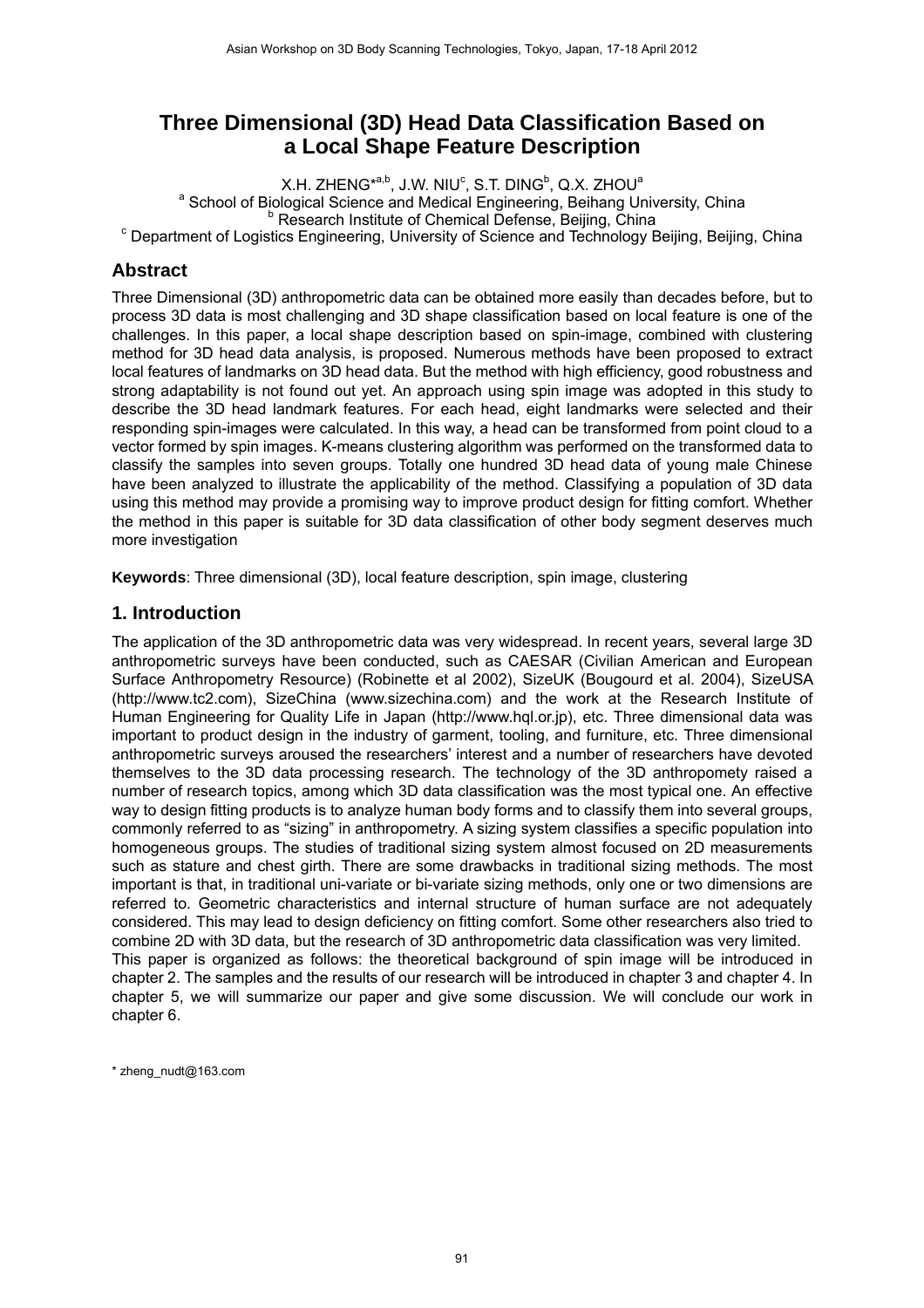# **2**. **Methodology**

Spin image was first proposed by Johnson [Johnson, 1997]. He developed a surface matching representation system. A dense collection of 3D points, surface normal and spin images associated with each point were taken into consideration in this system.

Each spin image is associated with a 3D point. Namely, the point and spin image always appear in pairs. The spin image describes the feature of finite area around the point and the point is used to created spin image as an oriented point. The nature of spin image is the projection of the relative position of 3D points to 2D space. The spin image of one oriented point can be generated as follows.

# **2.1. Spin image definition**

The fundamental components of spin map are oriented point, surface normal and tangent plane associated with the oriented point. As shown in Fig. 1, *p* is the oriented point, and then its surface normal *n*, tangent plane *P* and point *p* compose its spin map. The coordinates of a 3D point *x* in the spin map is (*α*, *β*), where α is the perpendicular distance to the surface normal *n*, and *β* is the perpendicular distance to the plane *P*. The coordinates can be computed as follows:

$$
\alpha = \sqrt{\left\|x - p\right\|^2 - \left(n \cdot (x - p)\right)^2}
$$
\n(1)  
\n
$$
\beta = n \cdot (x - p)
$$
\n(2)  
\n
$$
\alpha = \sqrt{\left\|x - p\right\|^2 - \left(n \cdot (x - p)\right)^2}
$$
\n(3)  
\n(4)  
\n(5)  
\n(6)

*Fig. 1. Spin definition of an oriented point p* 

 $\beta$ 

# **2.2. Spin -image generation**

The spin image is a projection of 3D points to 2D spin map. It describes the relative position of vertices on a surface with respect to a particular point on that same surface. Each oriented point on the surface of a model has a unique spin map associated with it. When the spin map is applied to all the vertices of a surface mesh, a set of 2D points is created, and we call it spin image. To create a spin image, it can be done as follows:

First, an oriented point is identified from a vertex of the surface mesh. Then, for each vertex *x* on the surface, the spin map coordinates with respect to the oriented point is computed. If *x* meets some criteria based on the distance from the oriented point and the angle between oriented point and the surface normal of *x*, the index of bin which point x is projected in is determined. At last, to update the 2D array by increasing the surrounding bins in the array.

# **2.3. Spin Image parameters**

The spin image has four parameters: bin size *b*, image width *W*, support distance *Ds* and support angle *As*.

*Bin size* is a very important parameter because it determines the storage size of the spin image and a suitable bin size may reduce the influence of individual point positions. It also has an effect on the descriptiveness of the spin-images. *Image width* is the number of rows or columns in a square spin image. *Support distance* is the result of image width multiplies the bin size. It determines the amount of space swept out by a spin image. Image width or support distance controls the amount of global information in a spin image. For a fixed bin size, decreasing image width will decrease the descriptiveness of a spin image because the amount of global shape included in the image will be reduced. *Support angle* is the maximum angle between the direction of the oriented point the basis of a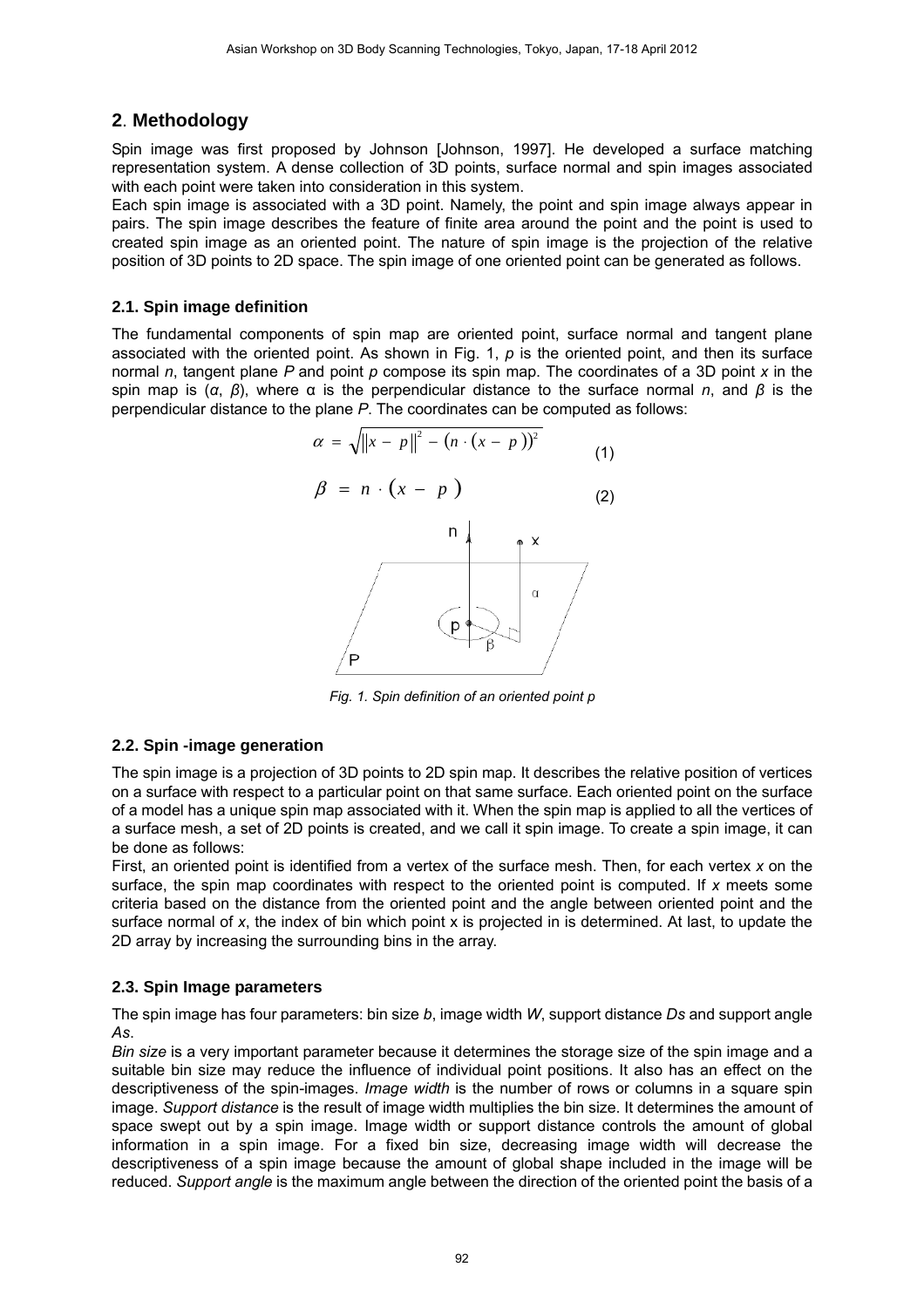spin image and the surface normal of points that are allowed to contribute to the spin image. Support angle is used to limit the effect of self occlusion and clutter during spin image matching. Decreasing support angle also has the effect of decreasing the descriptiveness of spin image. Generally, support angle is set between 60 °and 90°

#### **2.4. K-means clustering**

Cluster analysis was used as an un-supervised data analysis tool for classification. It's the procedures that attempt to find natural partitions of patterns. It concerns how to group a set of objects based on their similarity of attributes. According to clustering mechanisms, clustering methods can be categorized as partitioning method, hierarchical method, density-based method, grid-based method, and model-base method. K-means clustering, known as a widely-used partitioning method, was adopted in this study. In order for the ease of comparison between the current helmet sizing system in China and the proposed method in this paper, seven was selected as the number of clusters (K) for the k-means clustering.

# **3. Samples**

In this study, the 3D head data of young male Chinese soldiers (aged from 19 to 23) were collected by a Chinese institute in 2002 [Chen, et al., 2002] The scanning was performed from the top to the neck with slice interval of 5 mm. The data we received are row points of outer surface in each slice and head dimensions. The sample size used for the case study was 100. The point number of one head sample is about 23,220. Under the CAD software Unigraphics, noise data were removed manually by visual check [Niu, et al., 2009].

# **4. Results**

#### **4.1. Spin Image results**

Eight facial landmarks were identified manually using the package developed by our colleague under Unigraphics CAD software. The definitions of the eight facial landmarks are based on ISO7250. Then their spin images were generated.

Spin image extracts local features of landmarks and then restores the feature information in a matrix. As shown in Fig. 2, it is a 15×15 matrix, the first number 15 is the so called image width along *α* dimension, and the second 15 is the image width in *β* dimension. Red cell 9 in bin (8, 8) represents the number of 3D points whose α is between 7×*b* and 8×b and *β* is between 7×*b* and 8×*b*, where *b* denotes bin size whose value equals 2mm. If we arrange the spin image matrix values of a landmark into a vector row by row, then the local shape feature of this landmark can be represented in the vector form. Specifically, for example, the 15×15 spin image matrix of the facial landmark as shown in Fig. 2, will be transferred into a 1×225 row vector. Considering totally there are eight landmarks selected from each head as representatives, we transform each head from point cloud into a 8×225 vector.

Spin image is insensitive to pose and lightning. Our preliminary results show that when the pose of the head changed, the spin image stayed constant. Fig. 3 shows the spin image of a facial landmark.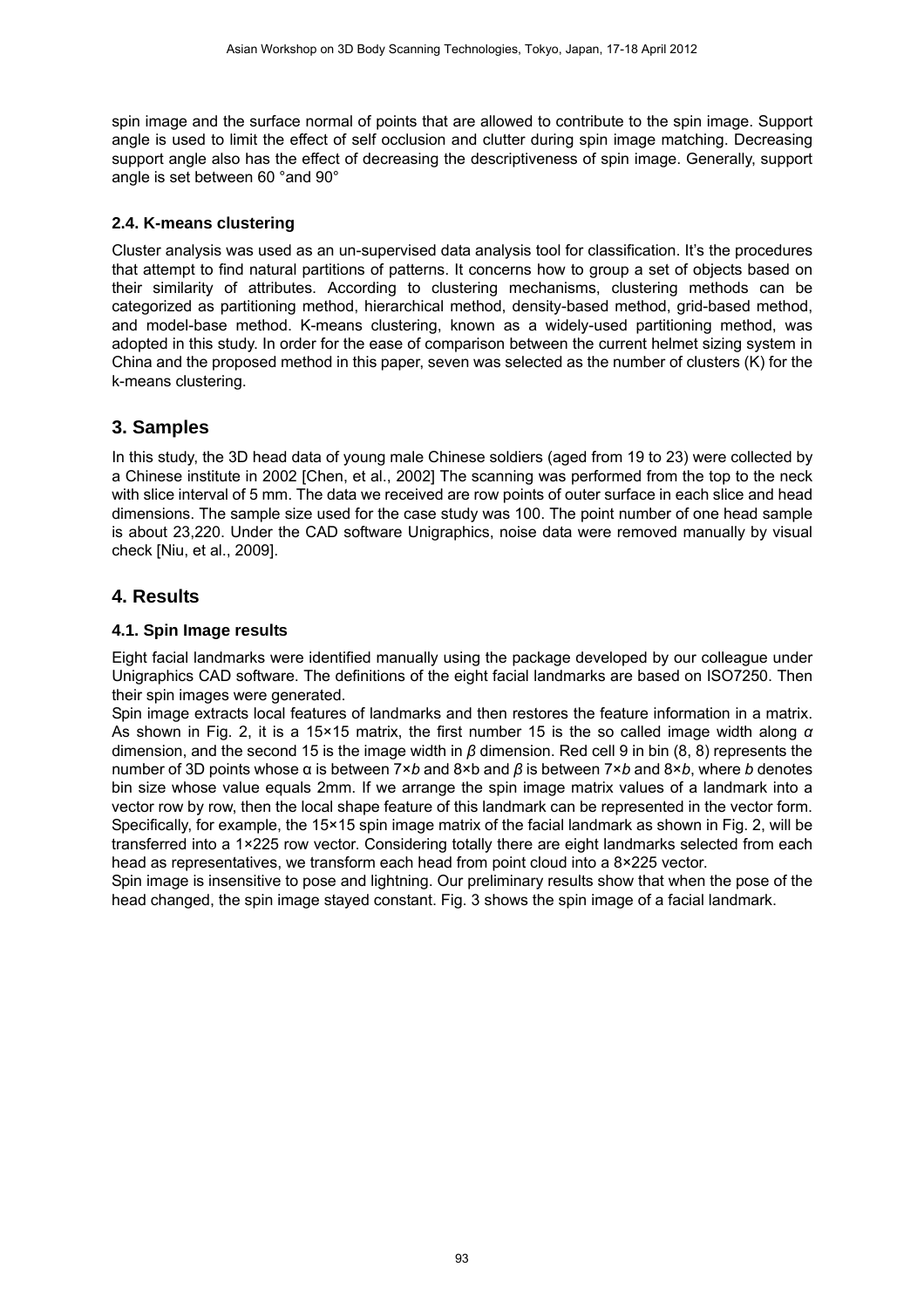| 1 | 1            | 1 | 1 | 1 | 1              | 1              | 4              | 1              | 1              | 1              | 1 | 1              | 1           | 1 |
|---|--------------|---|---|---|----------------|----------------|----------------|----------------|----------------|----------------|---|----------------|-------------|---|
| 1 | 1            | 1 | 1 | 1 | 1              | 1              | 9              | 1              | 1              | 1              | 1 | 1              | 1           | 1 |
| 1 | $\mathbf{1}$ | 1 | 1 | 1 | 1              | 2              | 6              | 1              | 1              | 1              | 1 | 1              | 1           | 1 |
| 1 | 1            | 1 | 1 | 1 | 1              | $\overline{2}$ | 15             | 4              | 1              | 1              | 1 | 1              | 1           | 1 |
| 1 | 1            | 1 | 1 | 1 | 2              | 5              | 11             | 5              | 1              | 1              | 1 | 1              | 1           | 1 |
| 1 | 1            | 1 | 1 | 1 | 3              | $\overline{7}$ | 8              | $\overline{7}$ | 1              | 1              | 1 | 1              | $\mathbf 1$ | 1 |
| 1 | 1            | 1 | 1 | 1 | 5              | 6              | 12             | 10             | 3              | 1              | 1 | 1              | 1           | 1 |
| 1 | 1            | 1 | 1 | 1 | 5              | 11             | 9              | 4              | 5              | 1              | 1 | 1              | $\mathbf 1$ | 1 |
| 1 | 1            | 1 | 1 | 1 | 6              | 14             | 10             | 9              | 6              | 3              | 1 | 1              | 1           | 1 |
| 1 | 1            | 1 | 1 | 1 | 6              | 14             | $\overline{7}$ | 9              | $\overline{7}$ | 4              | 1 | 1              | 1           | 1 |
| 1 | 1            | 1 | 1 | 4 | 4              | 15             | 8              | 4              | 8              | 4              | 1 | 1              | 1           | 1 |
| 1 | 1            | 1 | 1 | 5 | 4              | 18             | 12             | $\overline{7}$ | 6              | $\overline{7}$ | 6 | 1              | 1           | 1 |
| 1 | 1            | 1 | 1 | 7 | 7              | 13             | 10             | 10             | 4              | 2              | 5 | 6              | 1           | 1 |
| 1 | 1            | 1 | 2 | 9 | $\overline{7}$ | $\overline{7}$ | 10             | 8              | 4              | 3              | 6 | 4              | 1           | 1 |
| 1 | $\mathbf 1$  | 1 | 8 | 9 | $\overline{7}$ | $\overline{7}$ | 13             | 6              | 3              | 3              | 5 | $\overline{7}$ | 8           | 2 |

*Fig. 2. Spin image matrix of a facial landmark* 



*Fig. 3. Spin image of a facial landmark* 

#### **4.2. K-means clustering results**

As a case study, one hundred head samples were used in this paper. It can be seen, there are only 6, 2 and 5 samples falling into cluster 1, 3 and 7. This is relative quite small compared with the total sample number of 100. This can be explained that four groups or clusters may be optimal from the point of cost. That is to say, cluster 2, 4, 5 and 6 had better remained. Distances between final cluster centers are as shown in Table 2. For instance, the distance from center of cluster 3 to the centers of cluster 2, 4, 5, 6 and are 87.6, 116.6, 127.6, 100.7 and 139.9, respectivelly.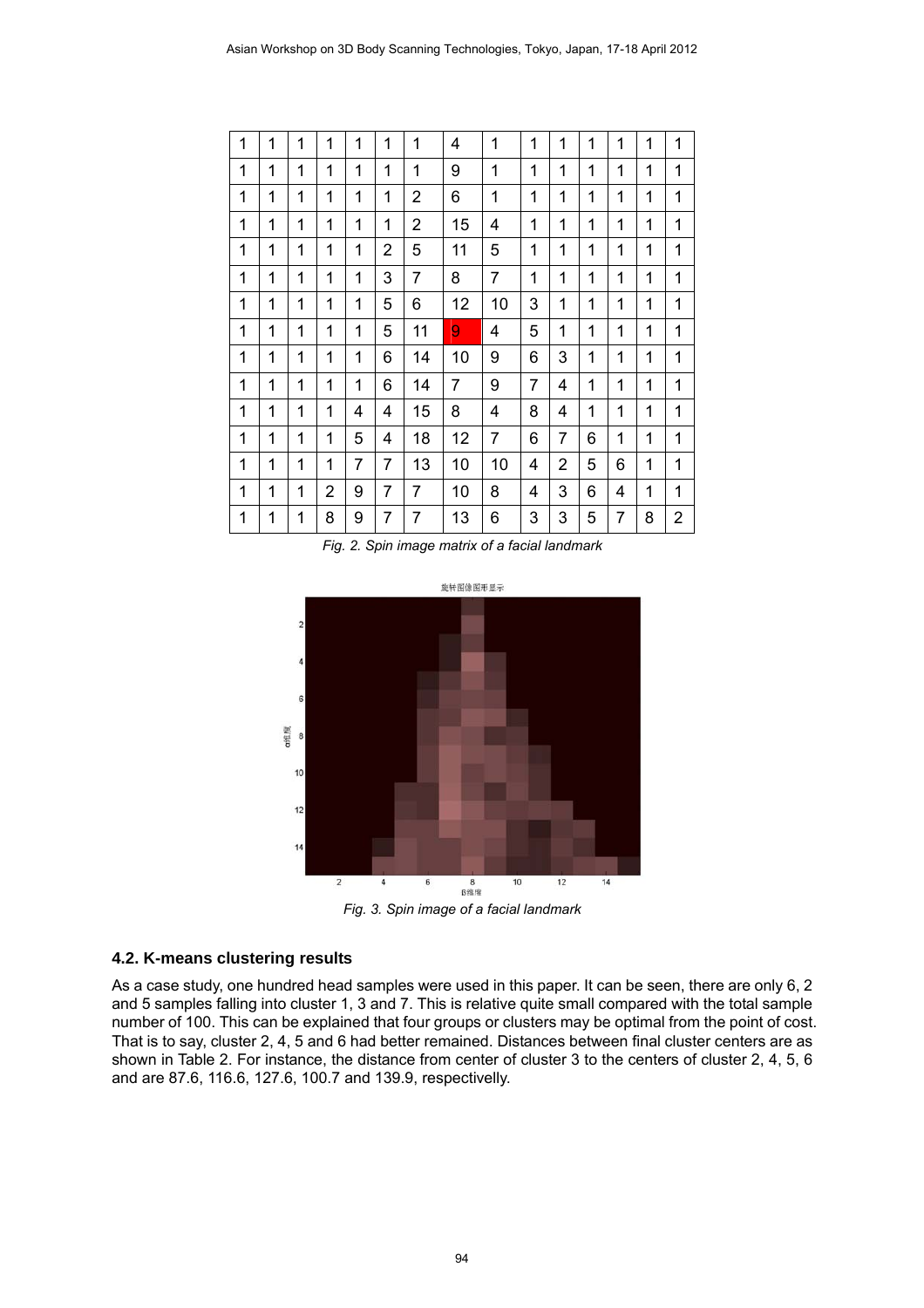|       | Cluster Number in |
|-------|-------------------|
| ID    | each cluster      |
| 1     | 6                 |
| 2     | 11                |
| 3     | 2                 |
| 4     | 26                |
| 5     | 33                |
| 6     | 17                |
| 7     | 5                 |
| Total | 100               |

|  |  | Table 1 Number of cases in each cluster |  |  |
|--|--|-----------------------------------------|--|--|
|--|--|-----------------------------------------|--|--|

| Table 2 Distances between final cluster centers |  |  |
|-------------------------------------------------|--|--|
|                                                 |  |  |

| Cluster        | $\overline{2}$ | 3     | 4     | 5     | 6     | 7     |
|----------------|----------------|-------|-------|-------|-------|-------|
| 1              | 87.6           | 136.7 | 84.9  | 59.8  | 66.8  | 66.6  |
| $\overline{2}$ |                | 133.1 | 45.3  | 63.5  | 64.0  | 94.4  |
| 3              |                |       | 116.6 | 127.6 | 100.7 | 139.9 |
| 4              |                |       |       | 48.9  | 51.8  | 91.0  |
| 5              |                |       |       |       | 52.9  | 65.6  |
| 6              |                |       |       |       |       | 79.4  |

# **5. Discussion**

Three dimensional data classification should make full use of the local features on the data surface. To extract local feature, plenty of methods have been proposed. Contrasted with other methods, spin image is simple to compute and scalable for local feature representation. But so far, the spin image method has not attracted extensive attention. The generation parameters can affect the descriptiveness of the spin image. Bin size can decrease the influence of individual point position.

Spin image only derives the local feature of some landmarks. It's recommended to utilize some global feature(s) based on statistics. But the weight appointment on the local and global feature is not a easy task. This must be done through lots of trials and experiments.

Though data mining technique such as k-means clustering can disclose some interesting and meanningful results, domain expertise must be paid enough attention. Three dimensional data classification probably affects product fitting design or workplace comfort improvement, so it should not be based only on mathmatic or statistics.

# **6. Conclusion**

In the last decades, much progress has been made for 3D anthropometric data classification. There is not a final conclusion yet to present logical criteria for choosing the optimal method. We proposed a 3D anthropometric data classification method, combined with spin image and k-means clustering. The clustering resuld should be compared with traditional method in future. This work can bridge the gap between 3D data analysis and product fitting design.

# **Acknowledgment**

The study is supported by the National Natural Science Foundation of China (No.51005016).